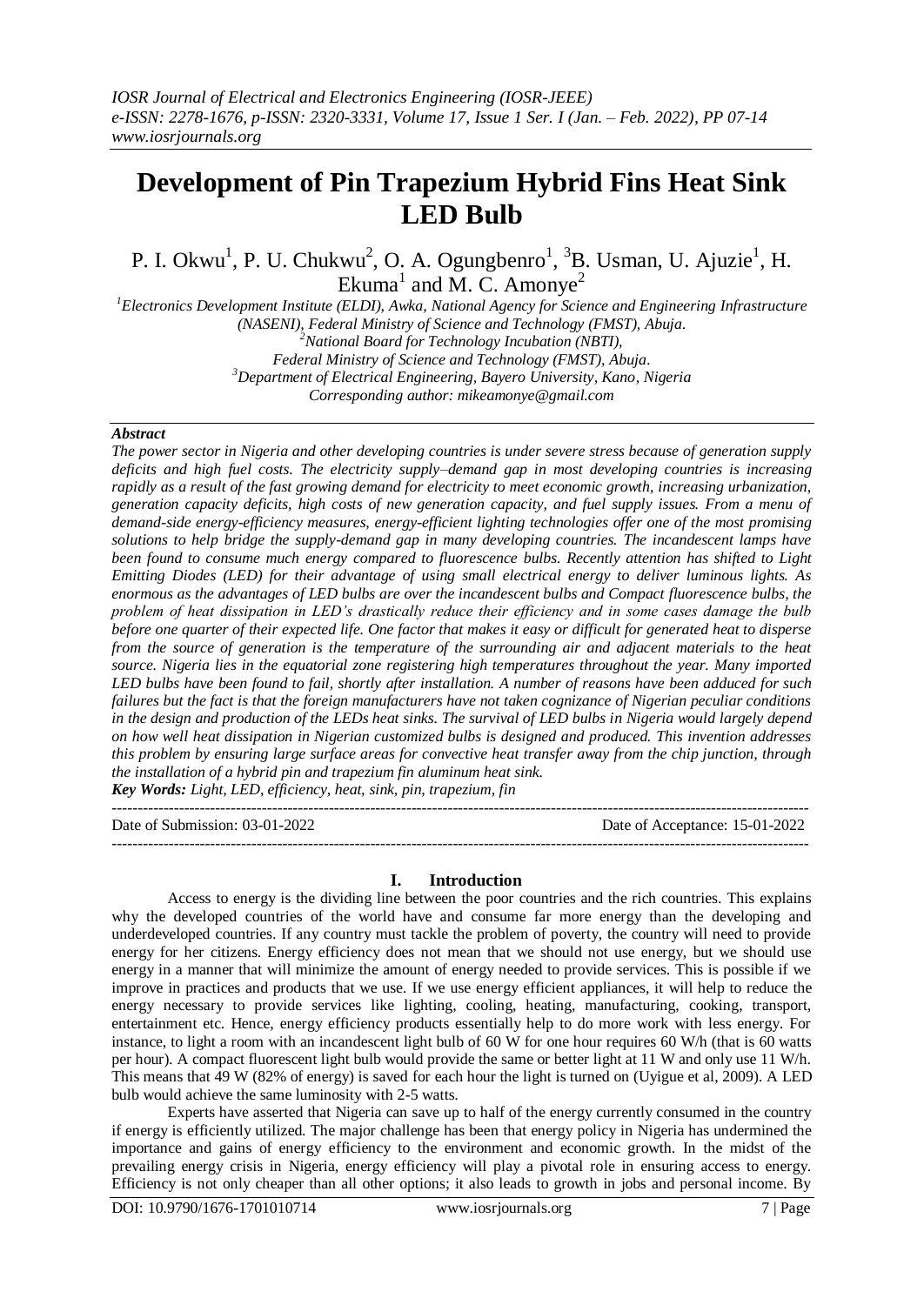reducing energy bills, it frees up money that can be spent elsewhere in the economy (Uyigue et al, 2009). The new generation green solid-state light source, LED has been widely regarded due to its distinctive advantages such as high luminous efficiency, energy saving, long lifetime, and being environment-friendly. It is being developed for solid-state lighting (SSL) for general illumination in commercial and household applications while offering up to 75% savings in electric power consumption over conventional lighting systems (Fengze et al, 2011).

Compact fluorescence energy saving lamps (CFESL) has been the most common energy saving lamp in Nigeria. This has so far imposed some challenges which led to the thought of making moves for the provision of alternatives. According to Ordinioha (2012), CFESL contains varying quantity of mercury that can easily contaminate the environment. Mercury is a neuro-toxin, but damages have been reported in the kidney, skin and the cardiovascular system. Hence, there is the need to switch over to better alternatives. The use of light emitting diodes (LEDs) could act as an alternative. LEDs are known to be efficient and are loved for being tiny. But they are only really tiny as long as heat management is not involved. Incandescent light sources work with temperatures up to 2.500°C. LEDs are much colder and many people stumble upon the fact that heat is such an issue. Being relatively cold LEDs still do produce heat which is not yet a problem. But they are based on semiconductors which, roughly speaking, simply allow temperatures below 100°C. According to the law of energy conservation the thermal energy must be transferred to the surrounding area. The LED can only use a small temperature gap between 100°C of the hot spot and 25°C ambience temperature; offering just 75 Kelvin. Consequently a larger surface and powerful thermal management are needed (Veitl, 2009).

The generation of power and its efficient utilization has been a matter of concern to both government and the public sector in advanced countries. In Nigeria, it appears there is no coordinated policy or effort by government and various stakeholders to generate solutions to the situation. Solutions proffered and generated by foreign countries have been imported into the country without considering Nigeria's prevailing conditions of general hotness emanating both from the weather conditions and from lack of power and infrastructure for air conditioning of the rooms and buildings where these bulbs are installed. This work is a research outcome of Electronics Development Institute (ELDI), Awka and Department of Electrical Engineering, Bayero University, Kano aimed at achieving an appropriate LED for Nigeria weather conditions. It is contrived to very easily survive the country's ambient conditions leading to better performance and longer life.

# **II. Problem Statement**

The introduction of the first practical visible solid state LED occurred in 1962, and was invented by Nick Holonyak of the General Electric Company. It was discovered that the wavelength of an infrared GaAs diode could be shifted to the visible spectrum by the introduction of phosphate dopants. The introduction of a compatible large band gap material raises the overall band gap thus shifting emission into the visible spectrum. White LEDs can exhibit exceptional lifetimes, exceeding 50000 hrs, when operated under ideal conditions. Unlike an incandescent bulb filament operating at over 1000 °C, an LED device junction temperature should be kept under 120 °C. In order to meet this requirement the package and system materials and thermal design become crucial. Unlike traditional 5 mm devices with a package thermal resistance of 300-400 K/W, a power LED package resistance needs to be less than 20 K/W. At elevated temperatures the lumen depreciation with time is enhanced and performance is degraded (Arika et al, 2004).

High-power LEDs are becoming popular in recent years. Normally, about twenty percent of power input to LED is converted into the light energy and the remaining eighty percent of energy converted into heat, so it is important to dissipate the generated heat. The higher the power, the more the heat is produced. If the heat could not be dissipated immediately, it will concentrate on the tiny LED chip and cause the junction temperature of the chip to rise to a harmful level. It has been experimentally demonstrated that the life of LED decreases with increasing junction temperature in an exponential manner. Therefore, low junction temperature is essential for LED performance, which is a distinguishing feature of LED lamp versus traditional lighting. Since the market requires that LEDs have high power and packaging density, it poses a contradiction between the power density and the operation temperature, especially when LEDs are operated at a normal or higher driver current to obtain the desired lumen output. So heat dissipation becomes a key issue in the application of high-power LED (Xiaogai et al 2011).

Traditional incandescent lambs are energy consuming devices with high heat emitting rate. For a 100W incandescent lamb, 12% consumed energy is converted into heat, 83% energy becomes infrared radiation, and only 5% turns to visible light. In contrast, for a light-emitting diode, so called LED, 15% to 30% consumed energy is converted into visible light, and the rest becomes heat. In recent years, due to the rising awareness of environmental issue, the high luminous efficiency LED, contributed by low power consumption and long life time, has great potential for lighting application. A higher power LED produces relatively more heat, which makes heat dissipation become very important (Li-Ming Chu et al, 2015). This work provides the solution to LED bulb short life emanating from poor heat dissipation at the hot spot through the installation of a hybrid pin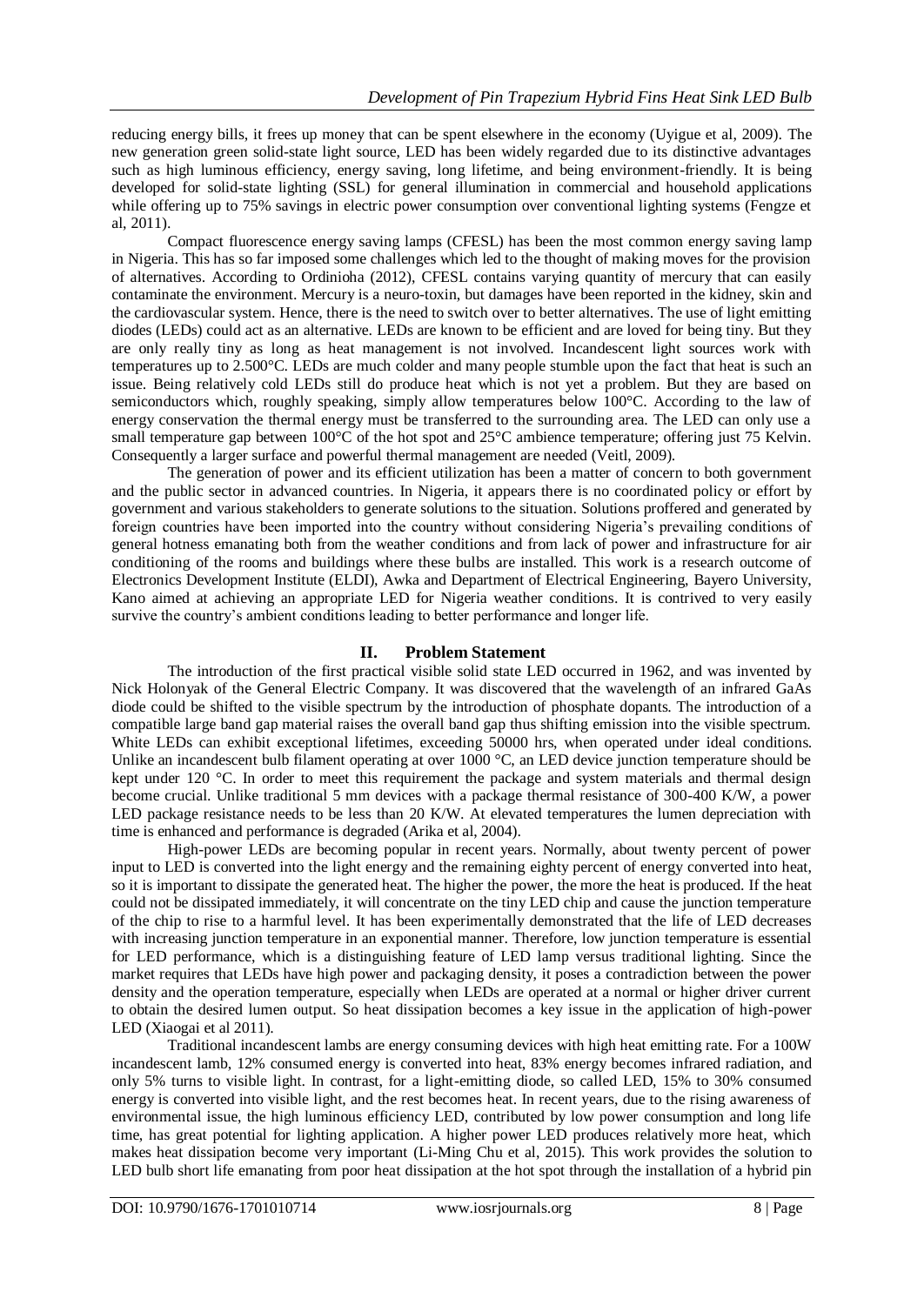and trapezium fin aluminum heat sink. The larger heat dissipation rate capacity engendered by the hybrid heat sink installation leads to better lighting efficiency and consequent durability of the bulbs.

## **III. Objective**

The objective of this work is to develop and incorporate a hybrid heat sink in LED bulbs production, for quick heat dissipation from the hot spot; leading to prolonged bulb life thereby saving money from the enhancement of the bulbs operational lives.

# **IV. Methodology**

The work includes the assessment of failure modes of conventional LEDs followed by heat sink surface area configuration analysis and the determination of hybrid heat sink structure for enhanced capacity heat dissipation from the hot spot. The designed structure was effectively modeled and manufactured. Finite Element Analysis (FEA) approach was used to execute thermal modeling and analysis of all models with SolidWorks Simulation Premium 2014. Tetrahedral element was used in meshing. DIRECT SPARSE algorithm was used by solver. The methodology is known for high accuracy for conductivity gradient and also incorporates fluid mechanics.

#### **V. Conventional LED bulbs**

Certain elements found in the middle of the periodic table (the orderly grouping of chemical elements) are normally insulators, but they can be turned into conductors with a chemical process called doping and are then called semiconductors. Neither pure silicon (Si) nor germanium (Ge) is great conductors. They form a crystal lattice by having each atom share all of its 4 valence electrons with neighbouring atoms. The total of eight electrons cannot easily be jiggled out of place by an incoming current. If, however, the crystalline array is "doped" (mixed with an impurity) with arsenic which has five valence electrons, the behaviour of the lattice will change. Four bonds will still be made but there will be a leftover electron that can wander through the crystal. This is called an n-type semiconductor. Boron can also be used to dope a pure crystal of silicon. But since boron only offers 3 of the four electrons that a silicon atom needs, each silicon center is left with a hole. Semiconductors made in this manner are called p-type.



**Figure 1 (a) and (b): P-N Junction**

Semiconductors arranged with p type and n type having a junction as shown in (figure 1 (a) at the top of the diagram) above are called diodes. Diodes only allow electricity to flow in one direction through them. In figure 1(a), we see that if the negative end of the battery is attached to the n-type side of the diode, incoming electrons will dislodge the crystal's extra electrons towards the junction between the p-type and type materials. Meanwhile, as the electrons from the p type material move towards the positive end of the battery, they leave a trail of positive holes. At any given moment, at the junction we now have electrons on the n-side, and holes on the p-side. Electricity will flow. If we reverse the polarity (see bottom part of diagram), the holes will be "moving "towards the negative (-) end of the battery as the electrons move towards the junction. Meanwhile, the extra electrons from the n-material will move towards the positive (+) end of the battery. A depletion zone is created at the junction, and the diode will not conduct. When an electric charge passes through this diode, it activates the flow of electrons from the negative to the positive layer. Those excited electrons emit light as they flow into the positively charged holes. This application of diodes is referred to as Light Emitting Diodes (LED). The LED structure for lighting is shown in figure 2.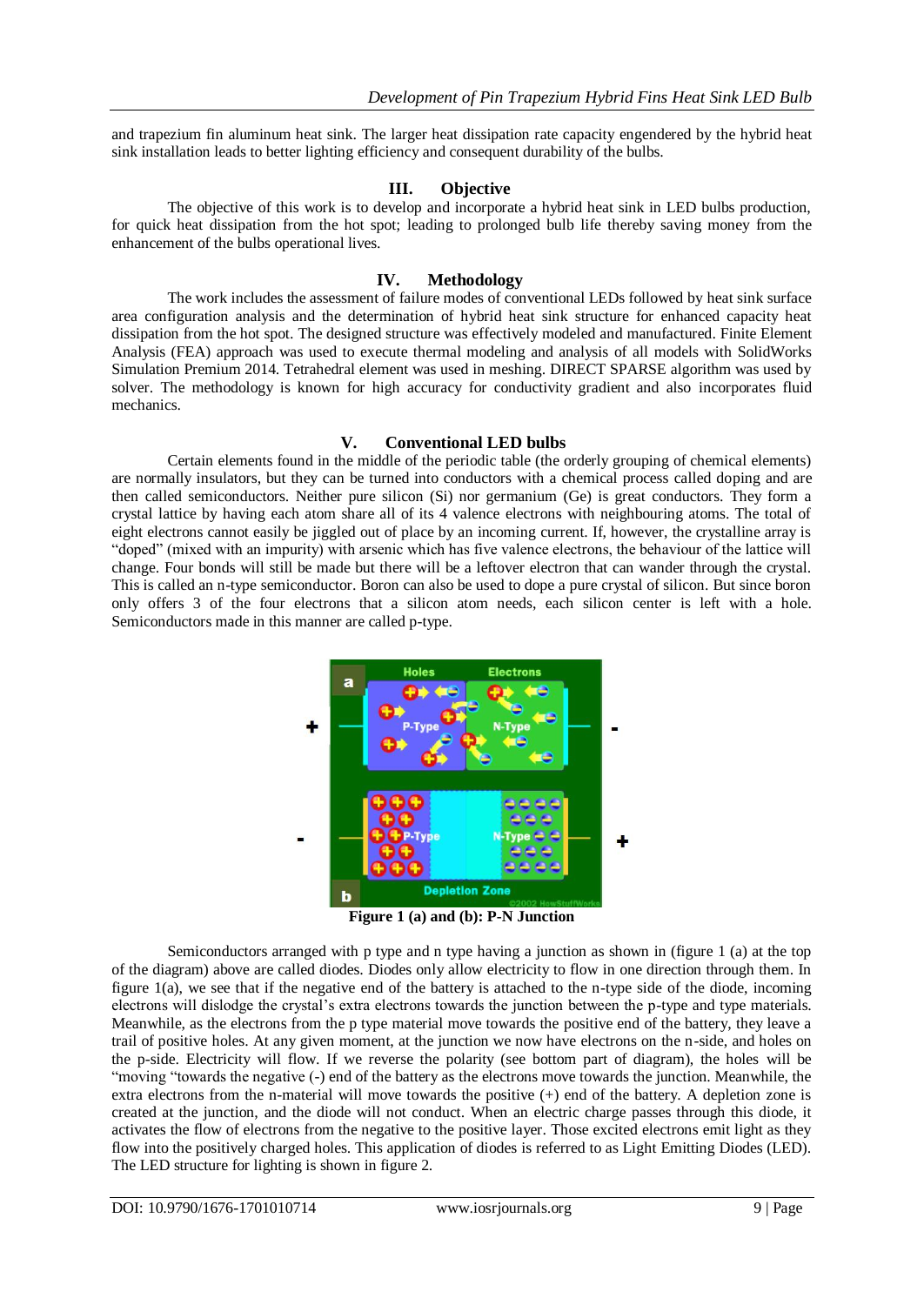

An LED lamp contains power conversion electronics (AC/DC), driver IC for the LEDs, a heat sink for thermal management and optics to optimize light quality. Since LED bulbs are intended to be form factorcompatible with current incandescent and CFL bulbs, they will have an AC/DC power supply circuit so they can operate from standard bulb "sockets." A schematic diagram of LED bulb is shown in figure 3.



Figure 3: Schematic diagram of LED bulb structure

Group 1 is the LED itself and mainly remains untouchable. Its centre is a die and a heat slug, a copper part, which connects the die with the bottom of the LED. Group 2 is the heat sink, transmitting energy from a heat source to a heat drain. This is usually the surrounding air either with free or forced convection. The heat sink is usually made with aluminum flat fins. In-between group one and two is Group 3 providing mechanical connection, electrical isolation and thermal transmittance. That seems contradictory since most materials with good thermal conductivity conduct as well electricity. Vice versa almost every electrical isolation material translates into a thermal barrier. The best compromise is soldering the LED to a PCB which is glued on the metal heat sink (Veitl, 2009). At the solder the highest temperature T<sub>heat</sub> plug is registered. It is then transferred through the Printed Circuit Board (PCB) and glued to the heat sink which dissipates the heat to the surroundings. If the heat is not dissipated quickly and efficiently the temperature at the Solder point would rise beyond acceptable value and damage the lamp. It is thus obvious that the predominantly hot climate of Nigeria requires an optimum heat dissipating heat sink for its LEDs. Most of the electricity in LEDs becomes heat rather than light. Removing heat from LEDs is therefore considered to be the key to enhancing their efficiency and lifetime. One of the most important issues for good thermal management of LEDs is the design of heat sinks of which shape, surface finish and material directly affect the heat transfer. Aluminum is light with excellent castability and formability and is one of the higher thermal conductivity values at 235 W/mK (Cho, 2015).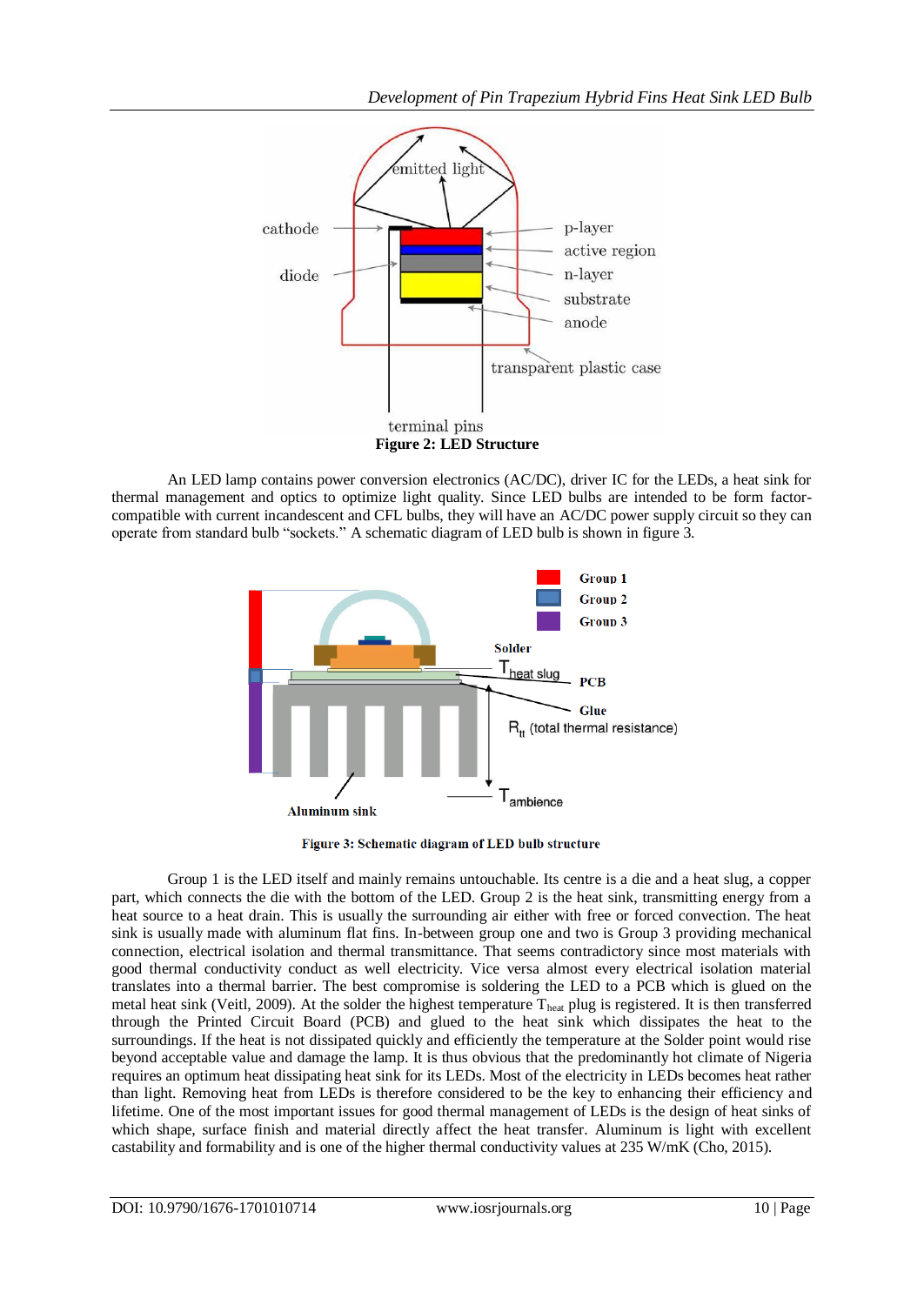# **VI. Heat Sink**

There are two ways for the cooling of the heat sink: passive cooling and active cooling. However, the fan for active cooling will cause some problems, such as noise and short lifetime, thus normally active cooling is not suitable for LED lamps. The heat is dissipated mainly by natural convection of the lighting body itself. The design of the lighting body with the function of heat sink is playing an important role in LED product today. There are many factors we need to consider in order to design an LED lamp with a good cooling system, such as structure, shape of the lamp, and material characteristic (Xiaogai et al, 2011). Usually powerful LEDs are mounted on a metal core PCB (MCPCB) that is attached to the heat sink. Thus heat release from the junction of the LED passes through the MCPCB board, which has good thermal conductivity and reaches the heat sink by conduction. While the heat transfer from the heat sink to the ambient is done by free convection (Andonova and Vakrilov, 2014).

There are many popular heat dissipating devices, such as heat pipe, heat sink, and fan. To most LED devices, heat sink is favored. The cooling fins design of heat sink will affect the LED luminous efficiency. This study developed a technology to design high efficiency heat sink for LED desk lamp. Light-emitting diode (LED) is a modern lighting device. If the heat dissipating mechanism of LED desk lamp is not well designed, the induced high temperature will cause the reduction of illumination and life time of lamp. Therefore, the heat sink design becomes a key technology for LED lighting device (Li-Ming Chu et al, 2015). Common shapes of conventional heat sinks are shown in Plates 1 -3, below.



**Plate 1: Rectangular fin heat sink for LEDs**



**Plate 2: Pin fin heat sink for LEDs**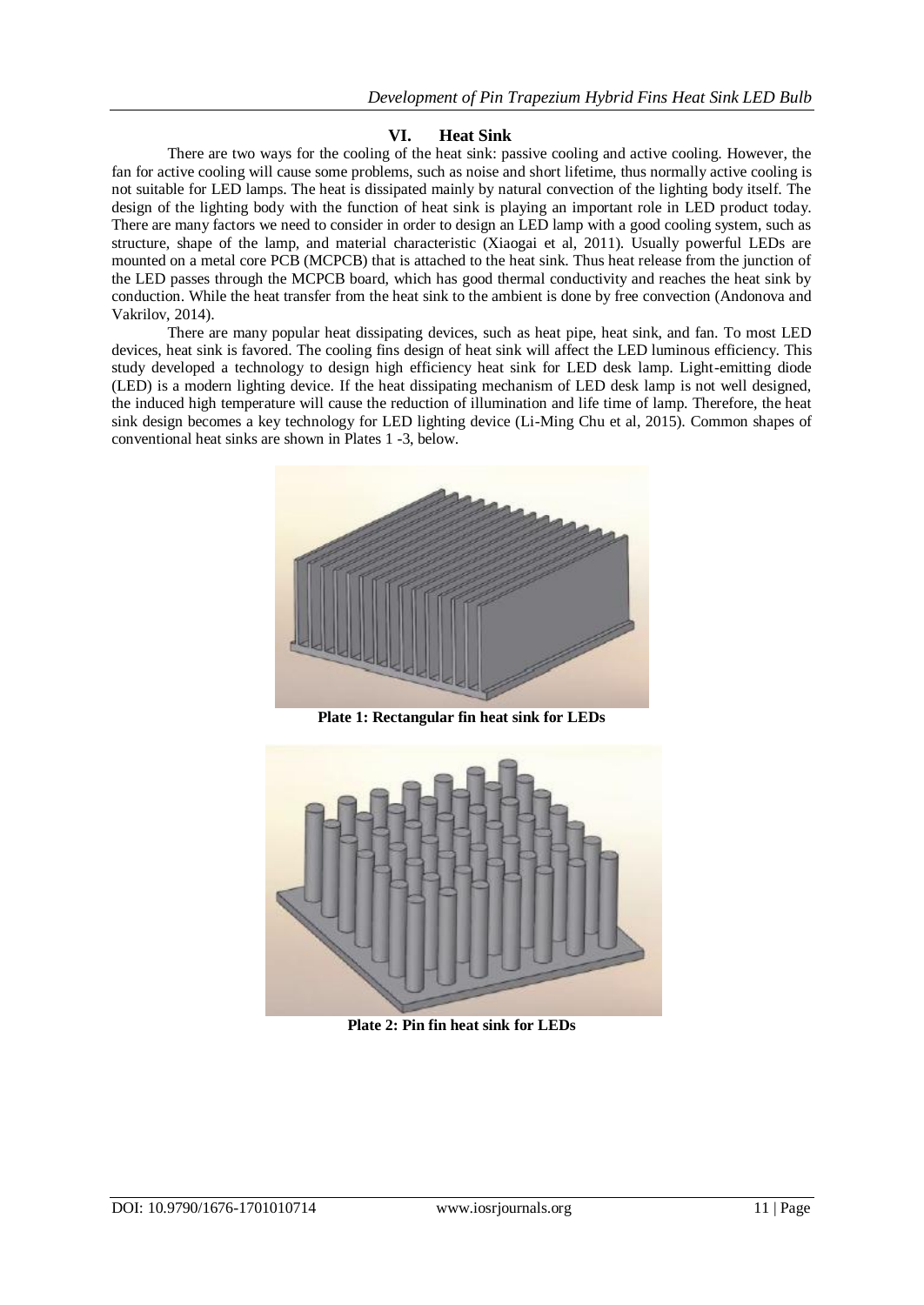

**Plate 3: Trapezoidal scaled fin heat sink for LEDs**

Conventional heat sinks are made of aluminum material. The most common LED applications use heat sinks from aluminum and copper. In most cases the use of aluminum heat sinks is preferred, because they are easily handled and have low weight. Pure aluminum heat sink shows temperatures very close to those of the copper heat sink. It has a high thermal conductivity and is easily handled and has a cost lower than that of copper, which makes it an optimal choice for material for the heat sink (Andonova and Vakrilov, 2014). Most heat sinks are of rectangular or square shape (Plate 1). The pin fin (Plate 2) is a recent introduction which performance runs closely to that of the square or rectangular sink. The rate of heat dissipation has been found to vary with shapes since it is dependent on the surface areas of the sink. It is observed that thermal mass, exposed surface area and geometric placement of fins plays a key role in deciding performance of fins and Heat Sink (Pal, 2014).

A comparative thermal simulation results presented on basic rectangular fins, pin fins and trapezoidal scaled tapered fins using SolidWorks Thermal Simulation by Pal (2014), shows the least case temperature is recorded for trapezoidal scaled fin heat sink at 440 C. (Pal, 2014).Trapezoidal scaled fins generated the highest surface area on the same 150mm x 150mm base area. Furthering thermal investigations with different shapes of varying surface areas; the new Pin-trapezium fin was invented leading to the emergence of this novel Brand of LEDs.

# **VII. Pin Trapezium Hybrid Fins Heat Sink LED Bulb**

Figure 4 and 5 depict the orthographic and isometric views of the novel pin-trapezium fins heat sink. Pin Trapezium Hybrid Fins Heat Sink LED Bulbs are light emitting diodes with case temperature below or equal to 42.5630C. This value is optimal compared to case temperatures of 46.480C, 51.4130C, and 44.8620C for the conventional square or rectangular pin and trapezoidal scaled fins respectively; reported by Pal (2014).



DOI: 10.9790/1676-1701010714 www.iosrjournals.org 12 | Page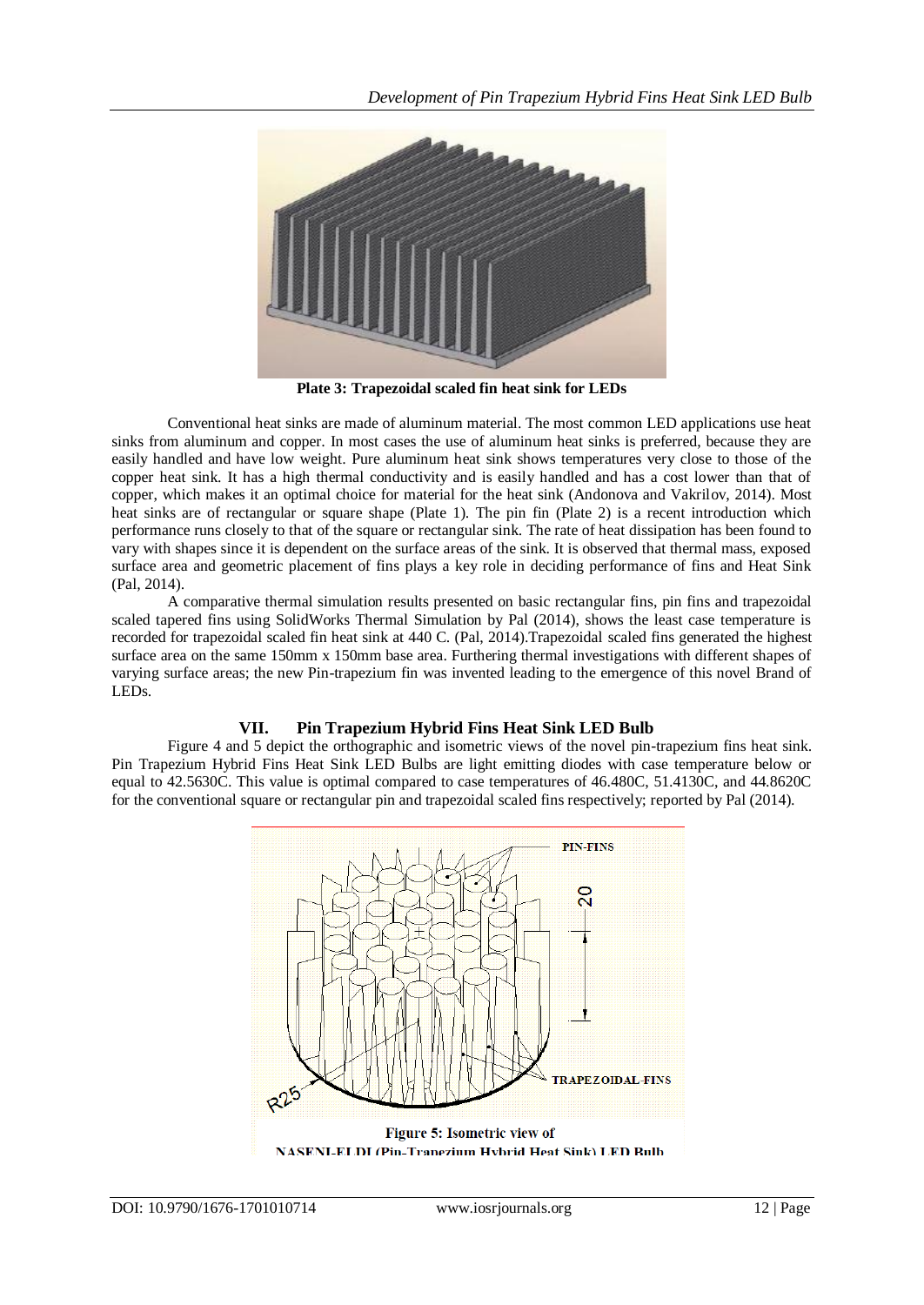

Figure 4: Orthographic view of **NASENI-ELDI (Pin-Trapezium Hybrid Heat Sink) LED Bulb** 

Finite Element Analysis (FEA) approach was used to execute thermal modeling and analysis of all models with SolidWorks Simulation Premium 2014. Tetrahedral element was used in meshing. DIRECT SPARSE algorithm was used by solver. The methodology is known for high accuracy for conductivity gradient and also incorporates fluid mechanics. The lowest case temperature obtained was occasioned by the systematic and iterative design of Pin and Trapezium Hybrid heat sink of aluminum material. Ambient was assumed as 250C. . Further simulation experimentations carried out on pin-rectangular hybrid and trapezium-rectangular hybrid fins yielded case temperatures lower than the 44.8620 C presently achieved case temperature of sole trapezium heat sink fins. The case temperature is however higher than the pin-trapezium fin configuration by about 2.50C. Plate 4 is a labeled picture of the components of the developed pin-trapezium hybrid fins heat sink LED bulb, emphasizing the heat sink. The block diagram, LED Arrangement and circuit diagram for 220V, 12W model of the novel LED bulb are depicted in figures 6, 7 and 8. .



**Figure 7: LED Arraignment**